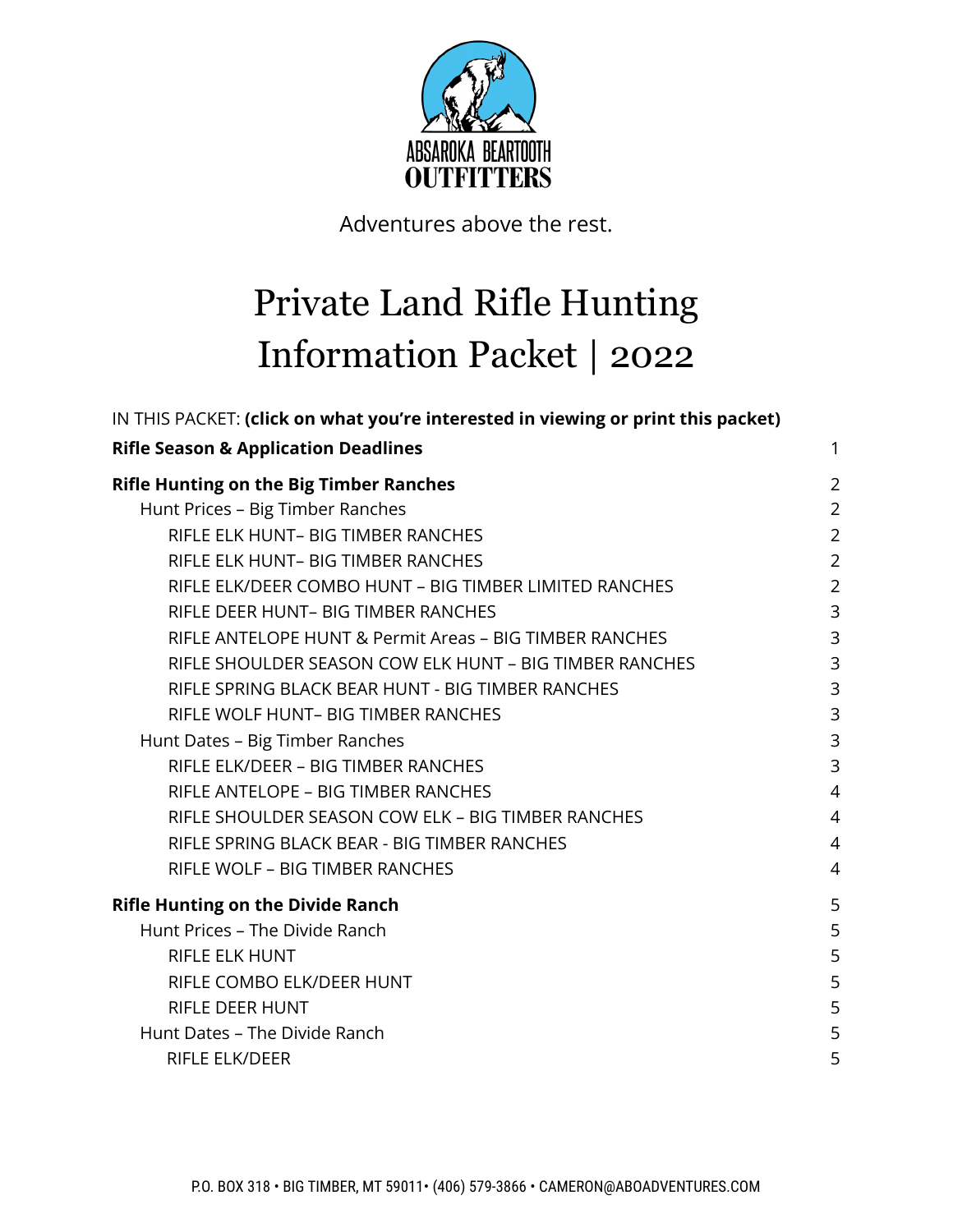

| 6                                                            |
|--------------------------------------------------------------|
| 6                                                            |
| 7<br>$\overline{7}$<br>7<br>$\overline{7}$<br>$\overline{7}$ |
| 8<br>8<br>8                                                  |
| 9                                                            |
| 10<br>10 <sup>1</sup><br>10                                  |
| 11<br>11<br>11                                               |
| 12<br>12<br>13<br>13                                         |
| 14<br>14<br>14<br>14<br>14<br>15<br>15                       |
|                                                              |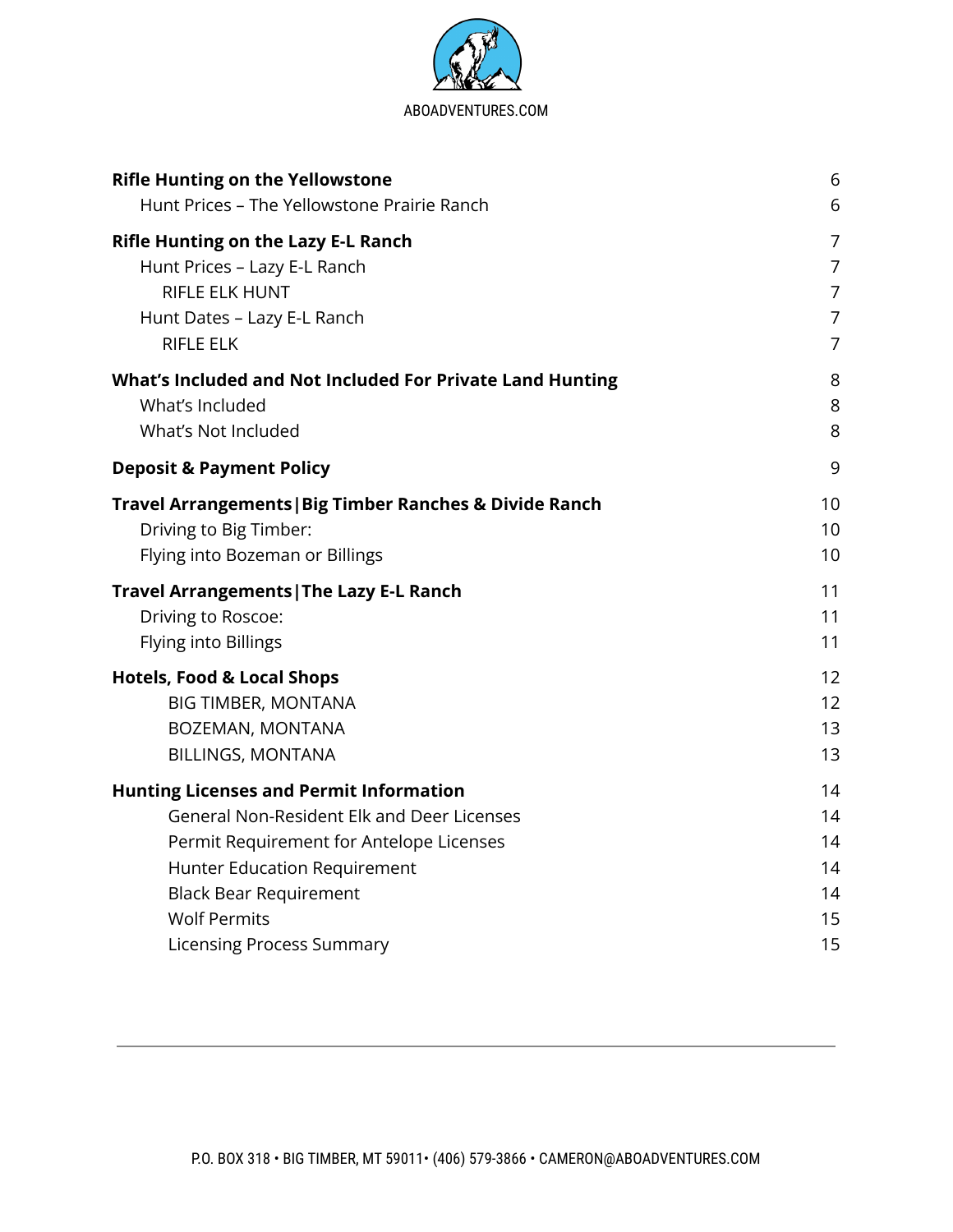

# <span id="page-2-0"></span>Rifle Season & Application Deadlines

**General Season Rifle Dates for Elk/Deer:** October 22–November 27 Application Deadline: April 1

**Rifle Season Dates for Antelope:** October 8–November 13 Application Deadline: June 1

**Spring Black Bear:** April 15-May 31

Application Deadline: April 14 (if purchased after April 14 license may not be used until 24 hours after the license is issued.

**Wolf:** September 15-March 15 **\***

Application Deadline: August 31(If purchased after August 31 may not be used until 24 hours after the license is issued.

- **Turkey Season: Spring:** April 10-May 16, **Fall:** Sept 1-Jan 1 **\*** Application Deadline: **Spring:** March 8, **Fall:** July 26
- **Duck Season:** Oct 3- Jan 7 **Geese Season:** Oct 3- Jan 10 & Jan 16-20 **\*** Application Deadline: Purchased over the counter

**\***Season dates are subject to change due to [MFWP](http://fwp.mt.gov/) release of 2022 Hunting Information in early March.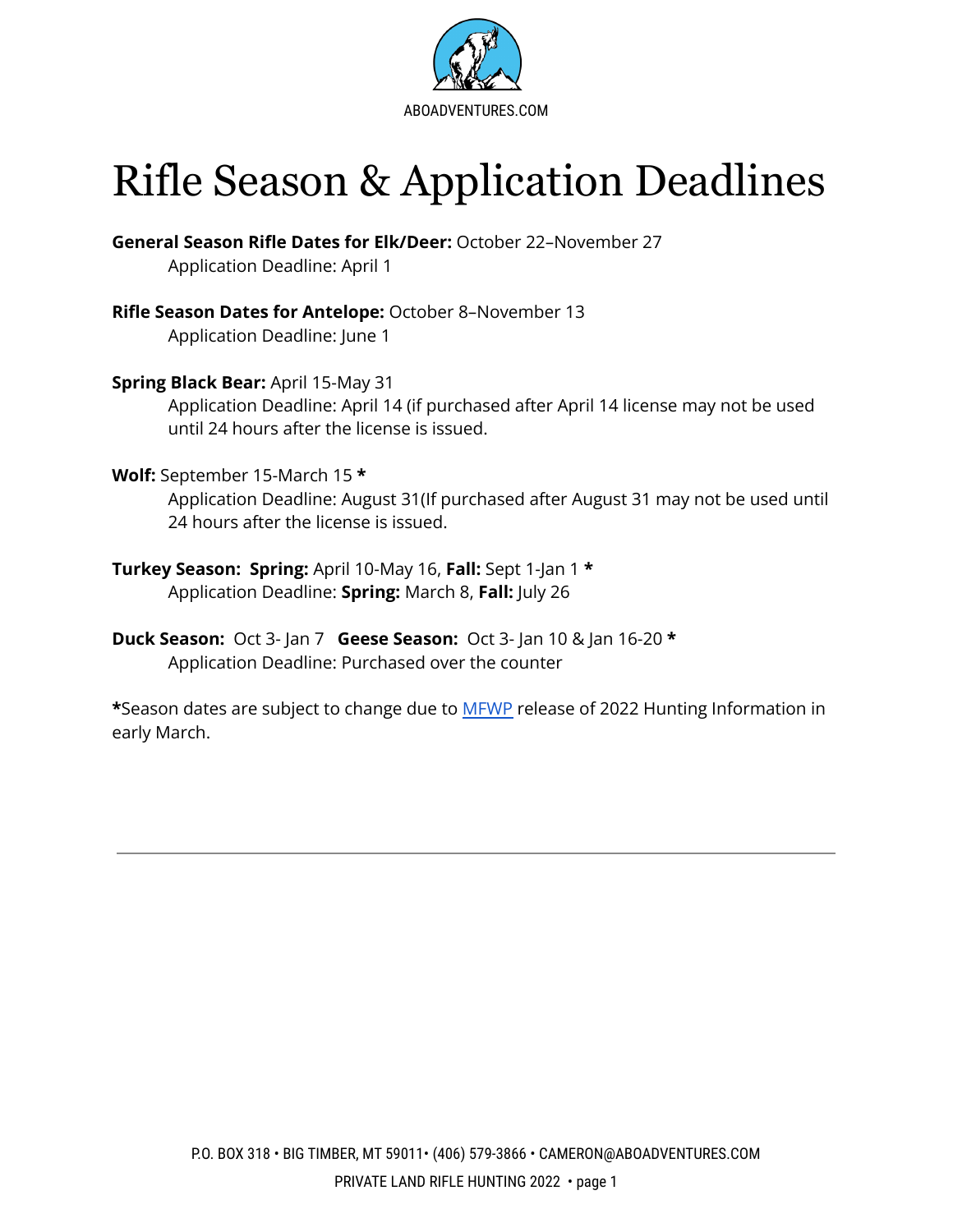

# <span id="page-3-0"></span>Rifle Hunting on the Big Timber Ranches

Absaroka-Beartooth Outfitters is lucky enough to headquarter in Big Timber, Montana with some unique ranches just minutes away. Local landowners of these properties have been gracious enough to allow us the opportunity to offer our hunters and anglers access to some very special hunting and fishing areas. One such ranch is 20,000 acres of rolling hills just twenty minutes north of Big Timber in the foothills of the mountains. All of the Big Timber ranches are hunted with a General License for elk and deer. All antelope hunts require a special permit. Our ranch hunts are fully guided, spot and stalk hunts. We use 4x4 vehicles to access the ranches we hunt. Accommodations include a comfortable lodge in Big Timber with all meals provided. \*A plus for our private land hunters is our ability to move from ranch to ranch during the hunt to provide them with the best possible hunting experience.

### <span id="page-3-1"></span>Hunt Prices – Big Timber Ranches

### <span id="page-3-2"></span>**RIFLE ELK HUNT– BIG TIMBER RANCHES**

\$6000 per hunter 2x1 \$7500 1x1 Hunt price includes meals and lodging.

### **RIFLE ELK HUNT– BIG TIMBER "LIMITED" RANCHES**

(Special elk permit area ranches that became general tag areas in February of 2022) \$8000 per hunter 2x1 Weeks 1 & 2 \$7500 per hunter 2x1 Weeks 3, 4, 5

\$8500 1x1 Weeks 1 & 2 \$8000 1x1 Weeks 3,4,5 Hunt price includes meals and lodging.

### <span id="page-3-3"></span>**RIFLE ELK/DEER COMBO HUNT – BIG TIMBER RANCHES**

\$7000 per hunter 2x1 \$8500 1x1 weeks 1 & 2 \$8000 1x1 weeks 3,4,5 Hunt price includes meals and lodging. Only mature deer will be allowed to be harvested. Antelope or black bear, if in season, can be substituted for deer.

> P.O. BOX 318 • BIG TIMBER, MT 59011• (406) 579-3866 • CAMERON@ABOADVENTURES.COM PRIVATE LAND RIFLE HUNTING 2022 • page 2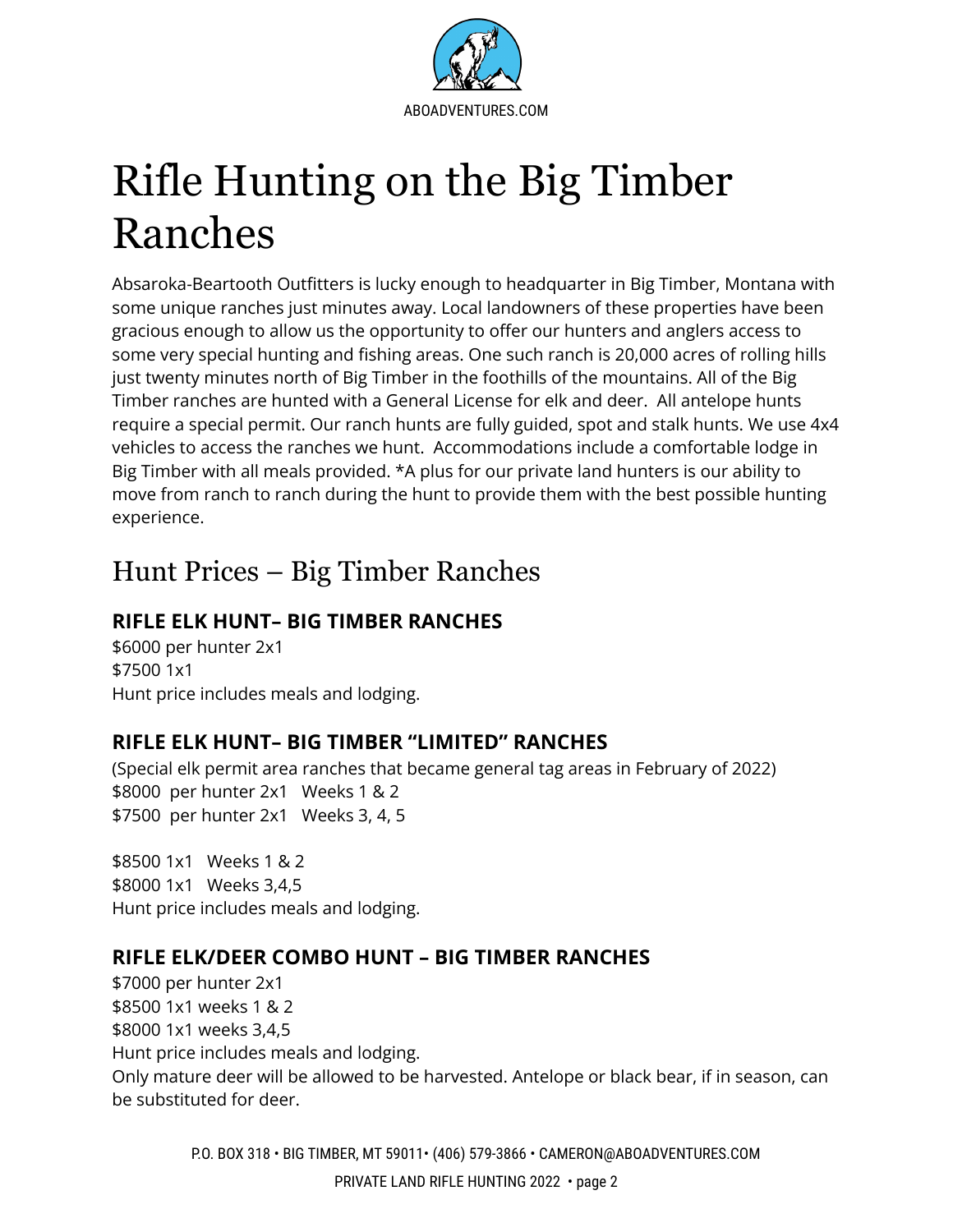

### <span id="page-4-0"></span>**RIFLE DEER HUNT– BIG TIMBER RANCHES**

\$5500 per hunter Hunt price includes meals and lodging.

### <span id="page-4-1"></span>**RIFLE ANTELOPE HUNT & PERMIT AREAS – BIG TIMBER RANCHES**

\$2500 per hunter 2x1 \$3000 1x1 Hunt price includes meals and lodging. Special Permit Required \*Check the draw area with us before applying **Special Permit Areas:** 506-20, 576-20, 586-20, 596-20, 317-20

#### <span id="page-4-2"></span>**RIFLE SHOULDER SEASON COW ELK HUNT – BIG TIMBER RANCHES**

\$1500 per hunter 2x1 \$2000 1x1 **Price does not include meals and lodging**. Requires special permit Elk B Permit: 005-00 OTC Available Aug 8, 2022 Good from Nov 28-Feb 15

### <span id="page-4-3"></span>**RIFLE SPRING BLACK BEAR HUNT - BIG TIMBER RANCHES**

\$3500 per hunter (4 days hunting) Price includes meals and lodging. Over the counter license

### <span id="page-4-4"></span>**RIFLE WOLF HUNT– BIG TIMBER RANCHES**

\$4000 per hunter (5 days hunting) \$3200 per hunter (4 days hunting) Price includes meals and lodging. Over the counter licenses

### Hunt Dates – Big Timber Ranches

#### **RIFLE ELK/DEER**

8-10 hunters, 7 days (arrival day, 5 days hunting, departure day). Hunt includes lodging and meals at ABO Lodge in Big Timber. **Hunt #1**: Oct 21-27 **Hunt #2:** Oct 28-Nov 3 **Hunt #3:** Nov 4-10 **Hunt #4**: Nov 11-17 **Hunt #5:** Nov 18-24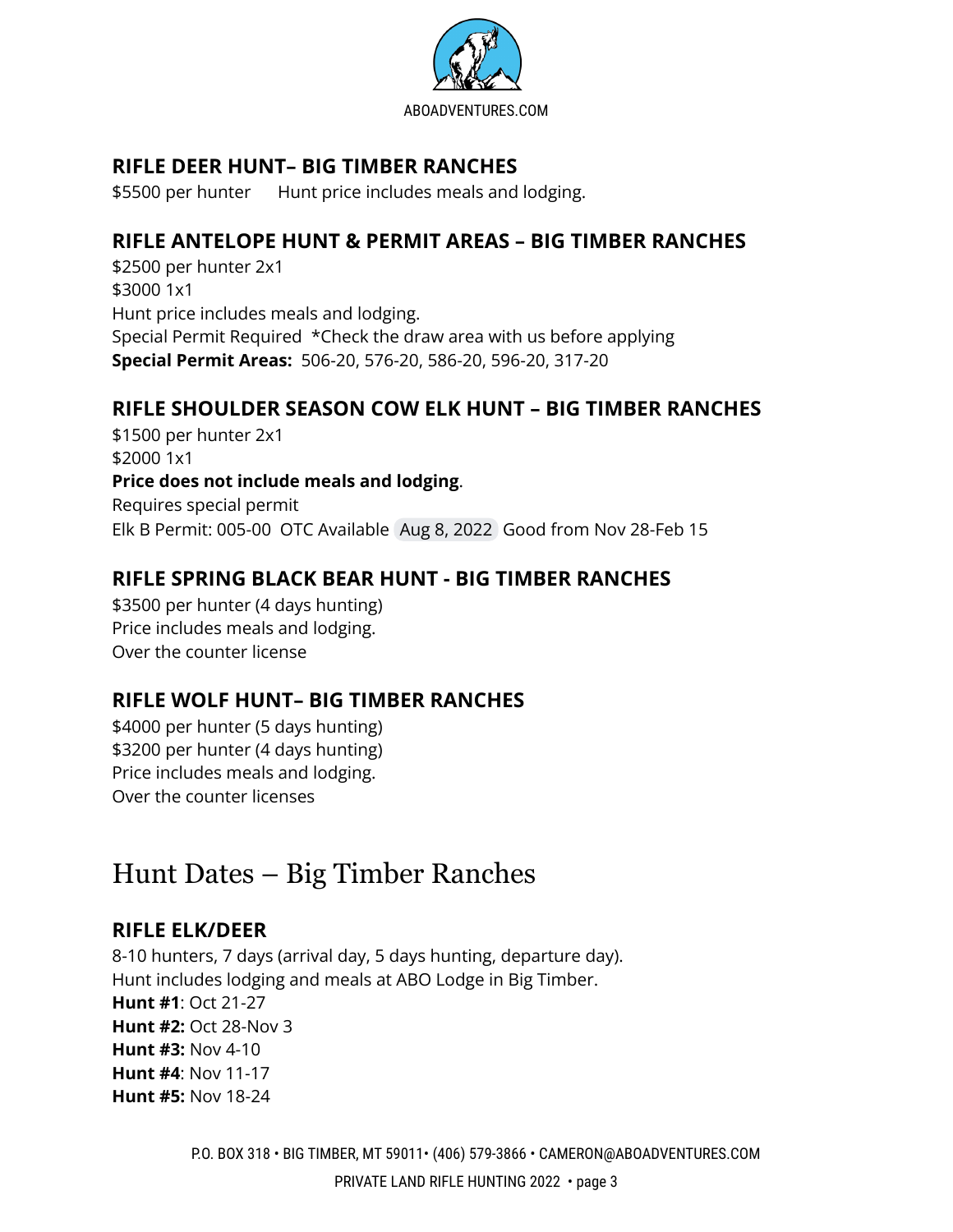

### **RIFLE ANTELOPE**

4-6 hunters, 4 days (arrival day, **3 days hunting**, departing at the end of the hunt day). Hunt includes lodging and meals at ABO Lodge in Big Timber **Hunt #1:** Oct 7-10 **Hunt #2:** Oct 11-14 **Hunt #3:** Oct 15-18

### **RIFLE SHOULDER SEASON COW ELK**

2-4 hunters, 4 day (arrival day, **3 days hunting**, departure at the end of the last hunt day) Hunt does not include lodging or meals. **Hunt Dates:** December 5, 2022 through January 15, 2023 Hunt dates determined at time of booking.

### **RIFLE SPRING BLACK BEAR**

2-4 hunters, 6 day (arrival day, 4 days hunting, departure day) Hunt includes lodging and meals at ABO Lodge in Big Timber **Hunt #1:** April 15-20 **Hunt #2:** April 21-26 **Hunt #3:** April 27-May 2 **Hunt #4:** May 3-8 **Hunt #5:** May 9-14 **Hunt #6:** May 15-20 **Hunt #7:** May 21-26 **Hunt #8:** May 27-June 1

#### **RIFLE WOLF**

1-2 hunters, 6 day (arrival day, **4 days hunting**, departure day) Hunt includes lodging and meals at ABO Lodge in Big Timber **Hunt Dates**: December 1, 2022 through March 15, 2023 Hunt dates determined at time of booking.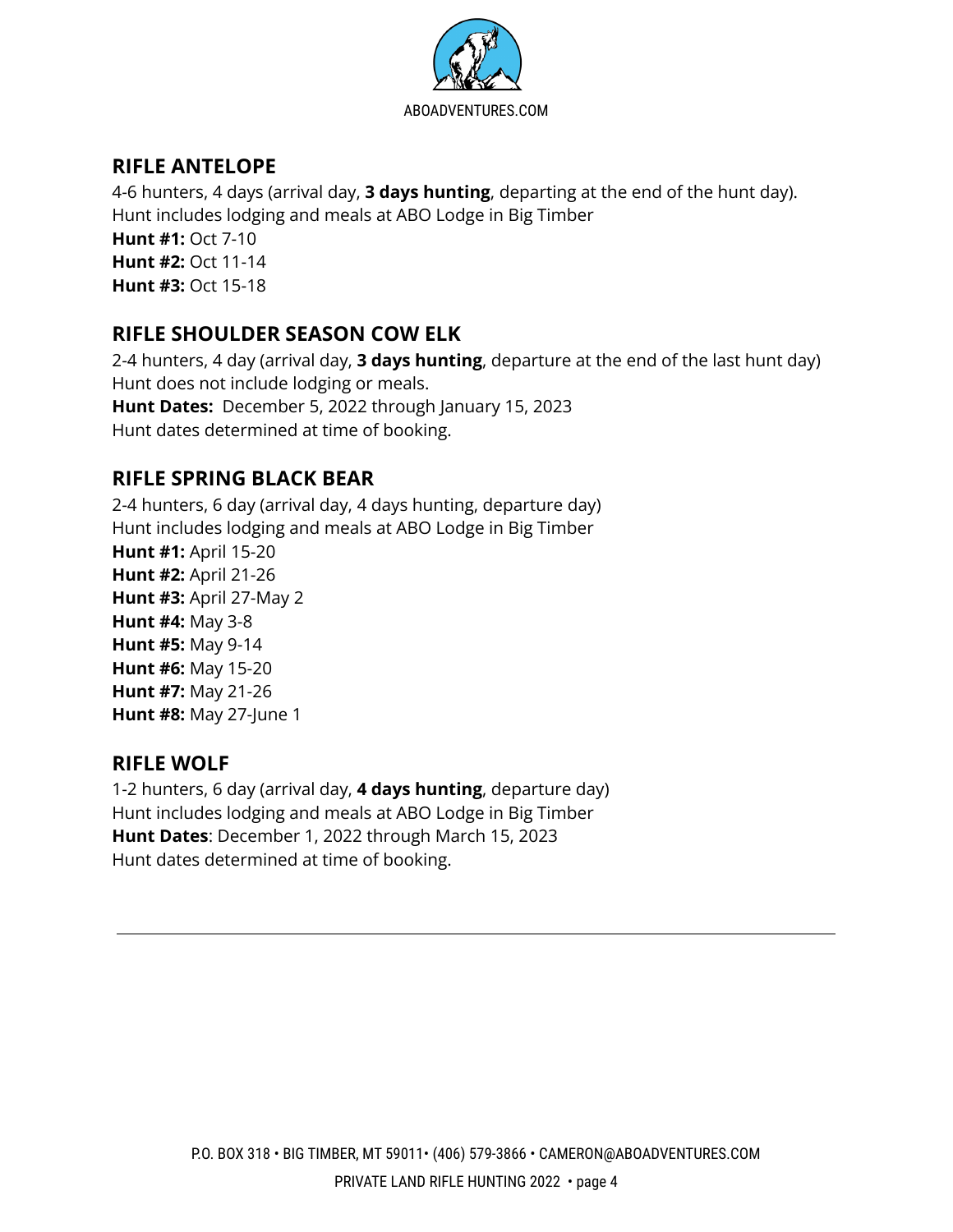

# <span id="page-6-0"></span>Rifle Hunting on the Divide Ranch

For the rifle hunter focused on trophy elk, mule deer and whitetail deer, ABO has added a special trophy opportunity ranch that can be hunted with a general license. I have been guiding and outfitting for twenty years and the topography of the landscape of this ranch provides the most unique combination of land management, wildlife conservation and trophy hunting opportunity with a general tag that I have ever encountered. We use a combination of 4 wheelers, hiking and horses for this hunt.

### <span id="page-6-1"></span>Hunt Prices – The Divide Ranch

\$8000 per hunter Weeks 1 & 2 \$5500/ person \$7500 per hunter Weeks 3, 4, 5

### <span id="page-6-3"></span>**RIFLE COMBO ELK/DEER HUNT:**

\$12,500 per hunter Weeks 1 & 2 \$12,000 per hunter Weeks 3, 4, 5

### <span id="page-6-4"></span>Hunt Dates – The Divide Ranch

#### **RIFLE ELK/DEER**

2 Hunters Per Week – 7 days (arrival day, **5 days hunting**, departure day) Hunts includes meals and lodging at ABO Lodge in Big Timber.

**Hunt #1:** Oct 21-27 **Hunt #2:** Oct 28-Nov 3 **Hunt #3:** Nov 4-10 **Hunt #4:** Nov 11-17 **Hunt #5:** Nov 18-24

<span id="page-6-2"></span>**RIFLE ELK HUNT RIFLE DEER HUNT**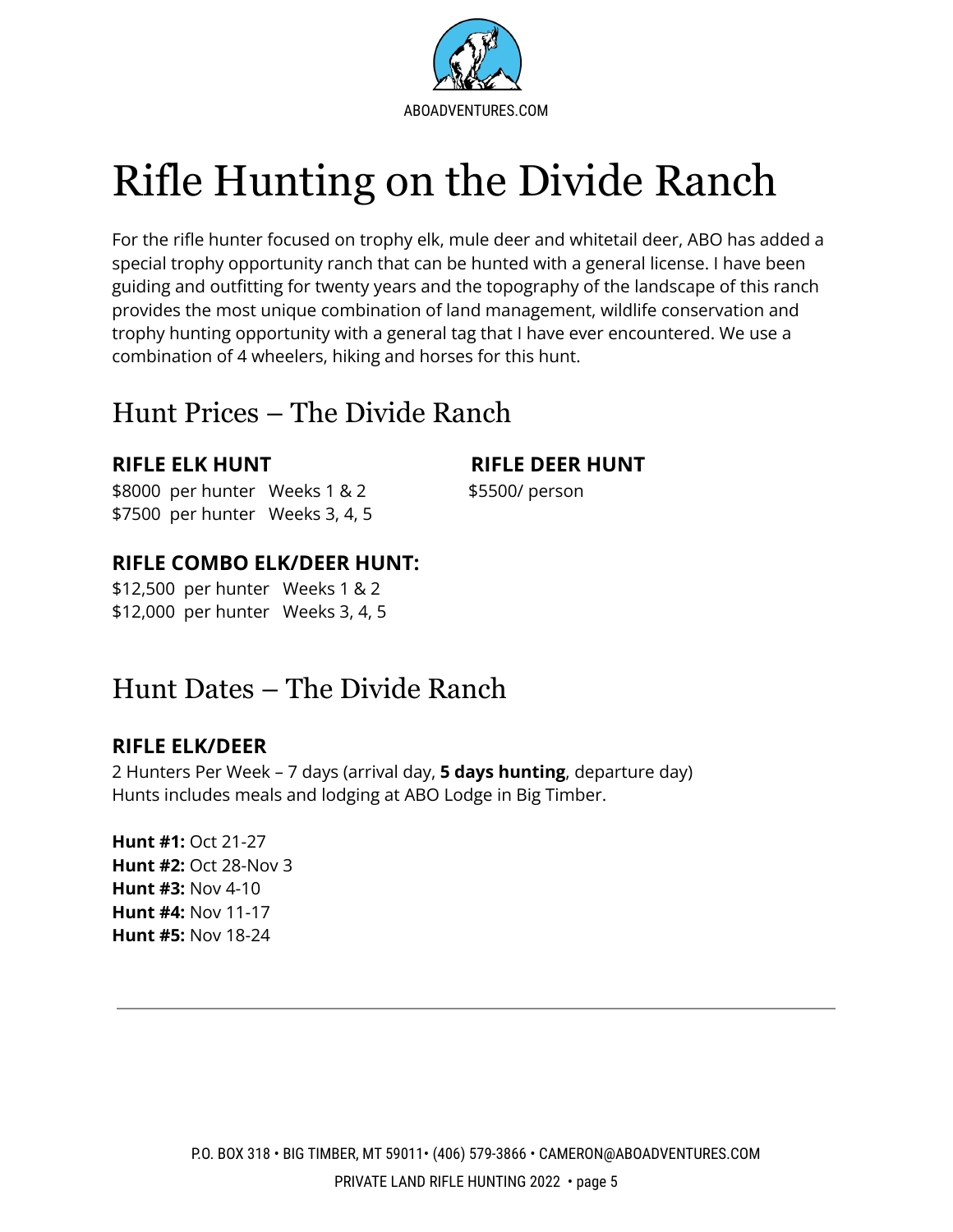

# <span id="page-7-0"></span>Rifle Hunting on the Yellowstone

This unique hunting and fishing opportunity is conveniently located 5 minutes from Big Timber and offers 8 miles of Yellowstone River frontage. The Yellowstone ranch's landscape of brush and cottonwood trees, plenty of water and many channels make for great waterfowl and turkey hunting. The ranch has a healthy deer population and the fishing is phenomenal, so bring your fly rod! Archery and rifle hunts are available for deer and turkey. These combo hunts are based on the season and what licenses you hold. Accommodations and meals are not included with these hunting options. We recommend the Grand Hotel in Big Timber.

### <span id="page-7-1"></span>Hunt Prices – The Yellowstone Prairie Ranch

\$350 a gun/per day (guided) \$500 a gun/per day (guided)

**DUCK & GOOSE: DUCK, GOOSE, & TURKEY COMBO:**

**FALL TURKEY: SPRING TURKEY:** \$300 per person/per day (guided) \$350 per person/per day (guided)

### **WHITETAIL DEER:**

\$3500 per hunter, 3 day hunt (treestand)

#### **WALK & WADE FISHING:**

\$440 per guide/per half day (lunch not included) \$560 per guide/whole day (lunch included)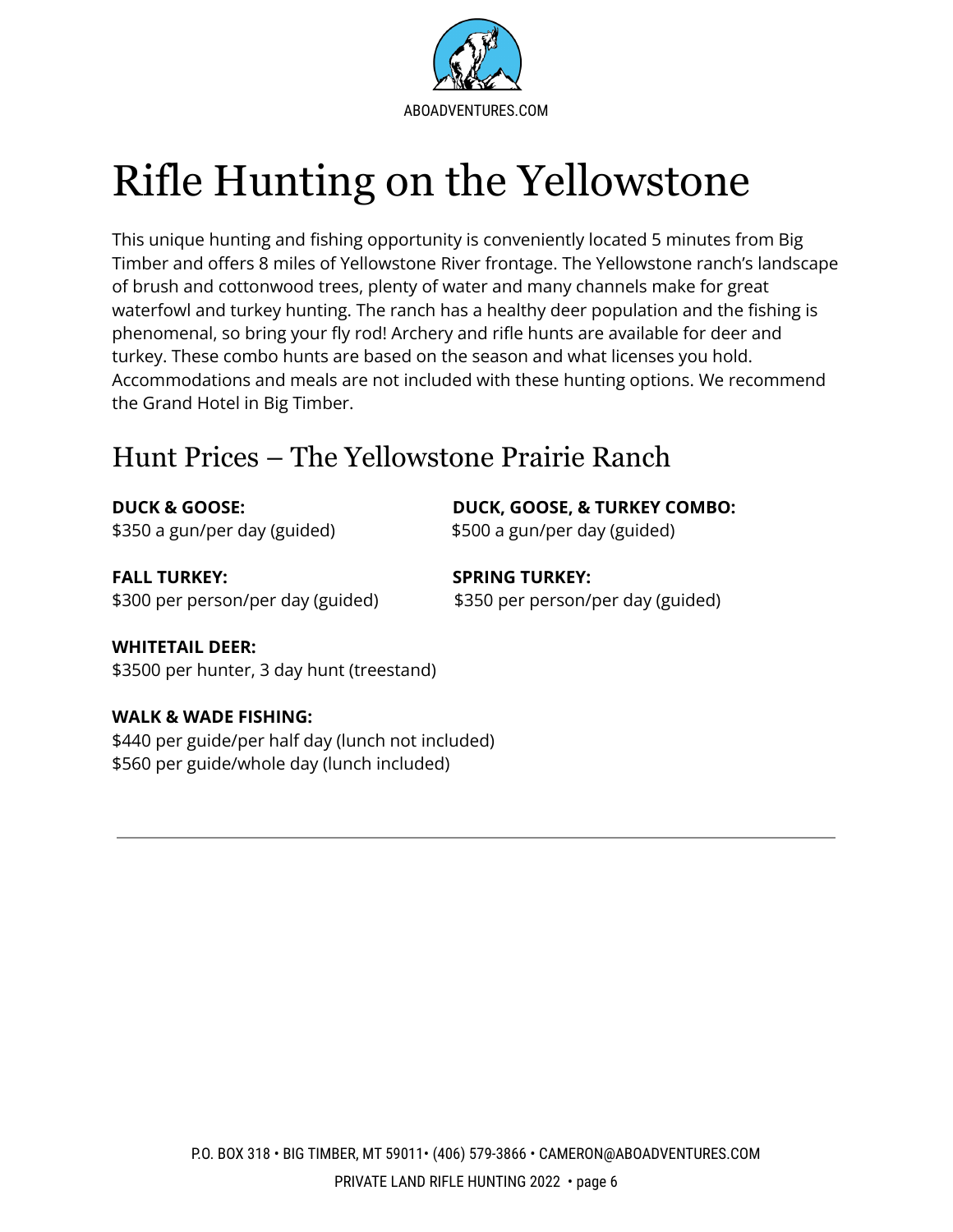

# <span id="page-8-0"></span>Rifle Hunting on the Lazy E-L Ranch

The Lazy E-L Ranch is a working cattle ranch nestled at the foot of the Absaroka Beartooth Wilderness. With five miles of river frontage, wildlife abounds in this spectacular, unspoiled setting. The ranch offers a high quality hunt with the opportunity to see many animals and to hunt a respectable size elk. Hunting reservations are made through Absaroka-Beartooth Outfitters but to view the Lazy E-L Ranch website go to [lazyel.com](http://www.lazyel.com)

When booking a rifle hunt with Absaroka Beartooth Outfitters on the Lazy E-L Ranch, your accommodations will be a lovely vacation lodge on the West Rosebud River. This spacious, charming retreat offers comfortable beds and full bathrooms. It is located just outside the Lazy EL Ranch with a lovely view of the river.

Clients staying at the retreat will enjoy eating in the dining room at The Grizzly Bar & Grill, located just outside the ranch. The Grizzly Bar & Grill, a favorite local spot and known for its' good food, is owned and operated by Patrick and Jennifer O'Shea. Patrick guides and Jennifer cooks for all ABO's Lazy EL Hunts. Hunters love Jenn's food!

### <span id="page-8-1"></span>Hunt Prices – Lazy E-L Ranch

### **RIFLE ELK HUNT**

\$7000 per hunter - 2x1 elk only hunt

### <span id="page-8-2"></span>Hunt Dates – Lazy E-L Ranch

### **RIFLE ELK**

6 hunters - 7 days (arrival day, **5 days hunting**, departure day) Hunts include lodging and meals. **Hunt #1:** Oct 21-27 **Hunt #2:** Oct 28-Nov 3 **Hunt #3:** Nov 4-10 (only 4 hunters for Week 3)

### **Special Note to Hunters from the Outfitter, Cameron Mayo**

I will not be guiding the Lazy EL Ranch hunts as I will be guiding ranch hunts in Big Timber during that time. However, I have carefully chosen Patrick O'Shea as your lead man. Patrick is an experienced guide who has hunted with me for many years. He knows every inch of the ranch! Patrick along with our other experienced guides will do everything within their power to give you the best possible hunt.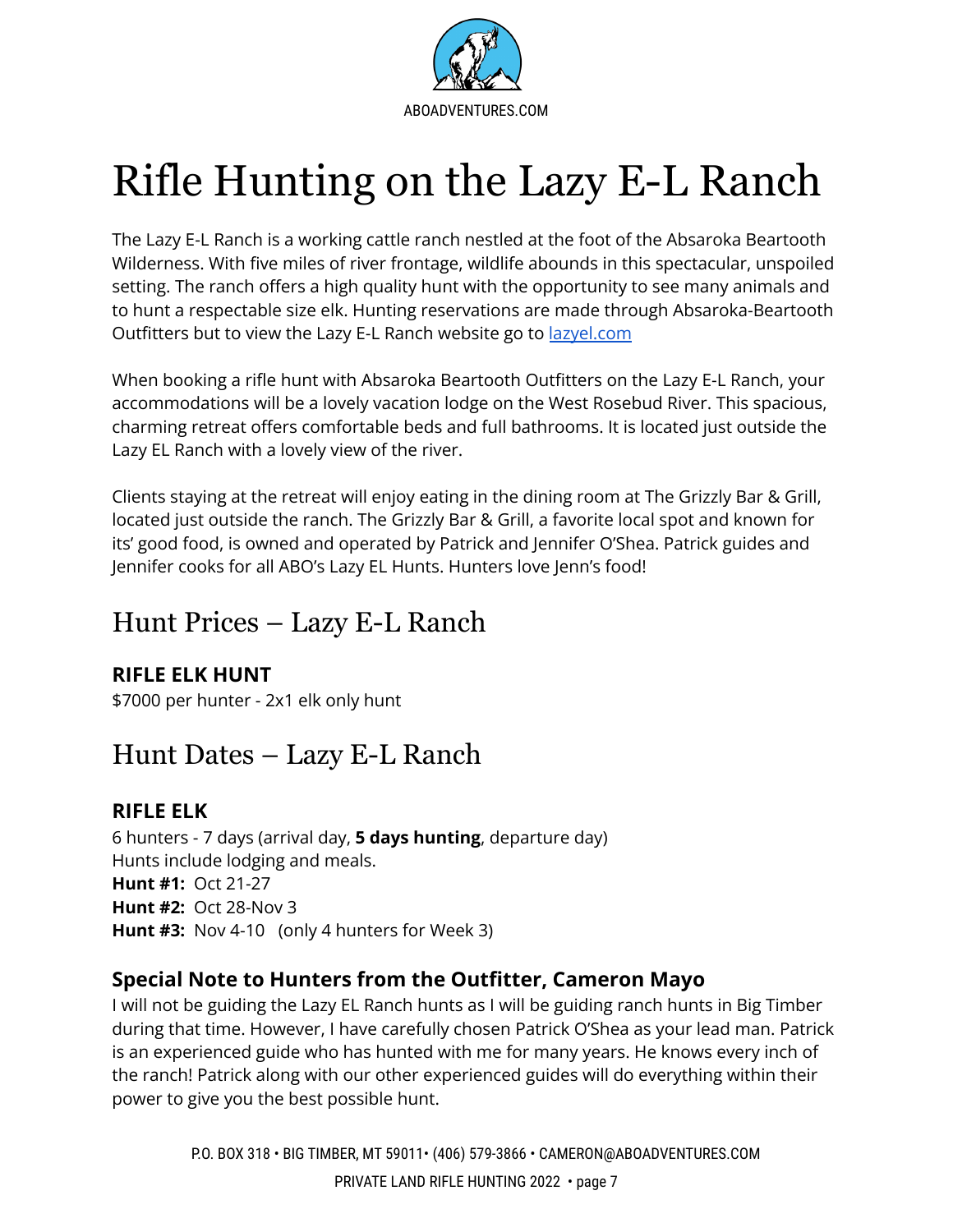

# <span id="page-9-0"></span>What's Included and Not Included For Private Land Hunting

## What's Included

### **The rates include:**

- Comfortable sleeping accommodations in lodge with bedding and towels.
- All meals during your hunt
- Field care of trophies
- Experienced Guides

# What's Not Included

### **The rates do not include:**

- Transportation to Montana
- Personal toiletries
- Montana hunting licenses and permits
- Hunting equipment including guns & ammo
- Fishing Licenses
- Fishing equipment including rods and flies
- Transport of trophies to final destination
- Any additional transportation cost
- Gratuities for guides and cook

#### **Gratuities**

Clients often ask about gratuity amounts for guides, cooks and staff. Gratuities are 100% discretionary. Obviously, if you ask us, we are going to tell you to tip generously, as we know the long, hard hours our team works to give you the best possible ABO experience. Twenty percent of the cost of the hunt divided at the Client's discretion is a good place to start. Gratuity is always appreciated and provides validation to our team that the Client has had a good time and that they have done a good job.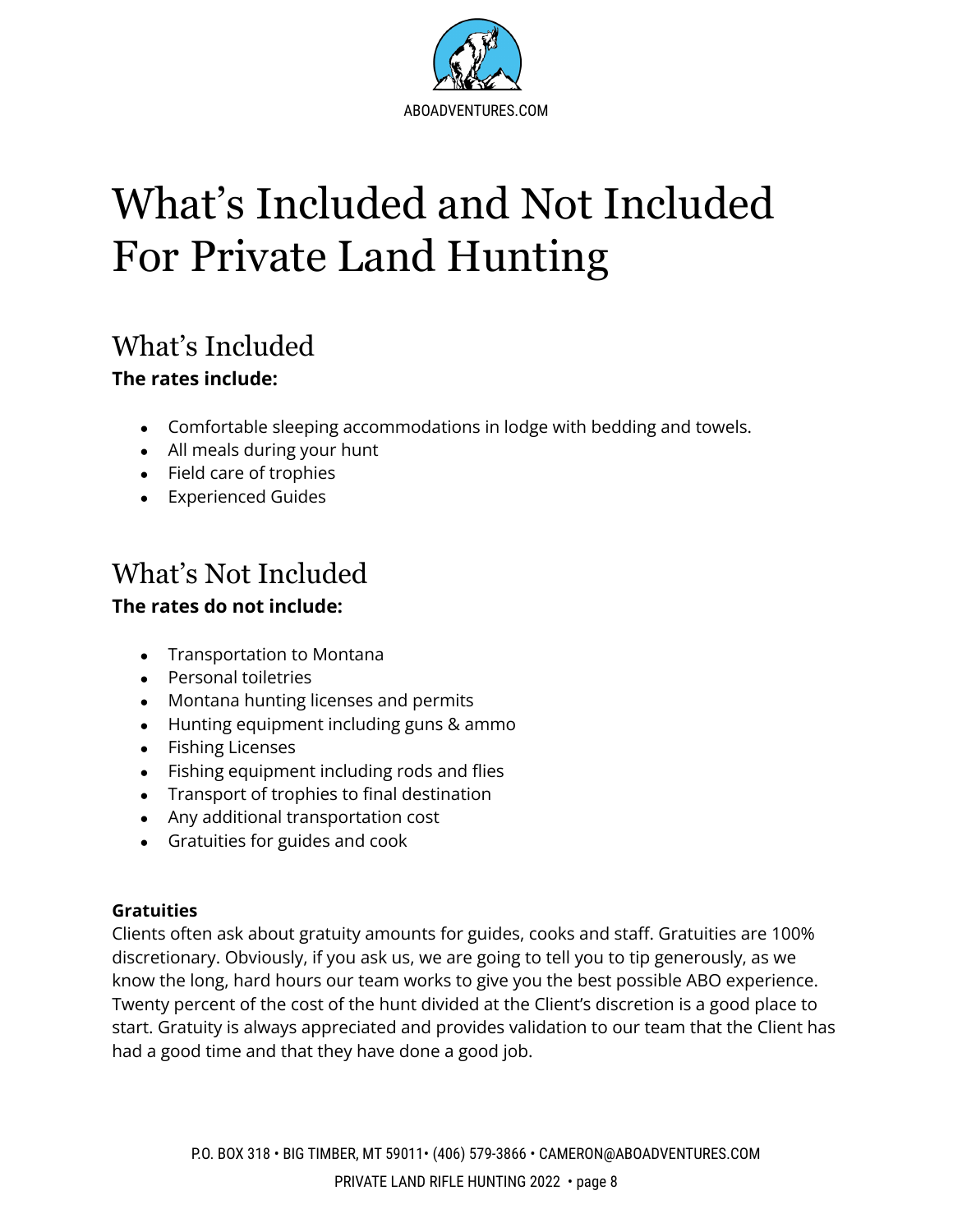

# <span id="page-10-0"></span>Deposit & Payment Policy

A partial deposit of \$1000 is required to book your hunt. If you do not draw a license, the \$1000 partial deposit will be rolled over to the following year, if we have space available, or refunded. The drawing takes place in mid-April. The remainder of the deposit (50% of the cost of the hunt) is due when the draw is posted and is non refundable. The balance of the hunt is due 30 days prior to your hunt and is non-refundable. Hunts not fully paid by this date will be considered canceled. We recommend Trip Cancellation Insurance. Montana Outfitters & Guides Association suggests Global Rescue travel insurance.

<http://www.montanaoutfitters.org/travelersinsurance/>

We accept Credit Cards (Visa/MasterCard only) and Checks Make Checks Payable to: Absaroka-Beartooth Outfitters, Inc.

**All hunts will include an additional fee of \$50 added to your invoice for the Hunter/Angler Defense Fund.** This fund was set up by Montana Outfitters & Guides Association for the purpose of defending non-resident hunting and fishing rights in the State of Montana. (Information on HADF can be found in the General Hunting Information Packet.)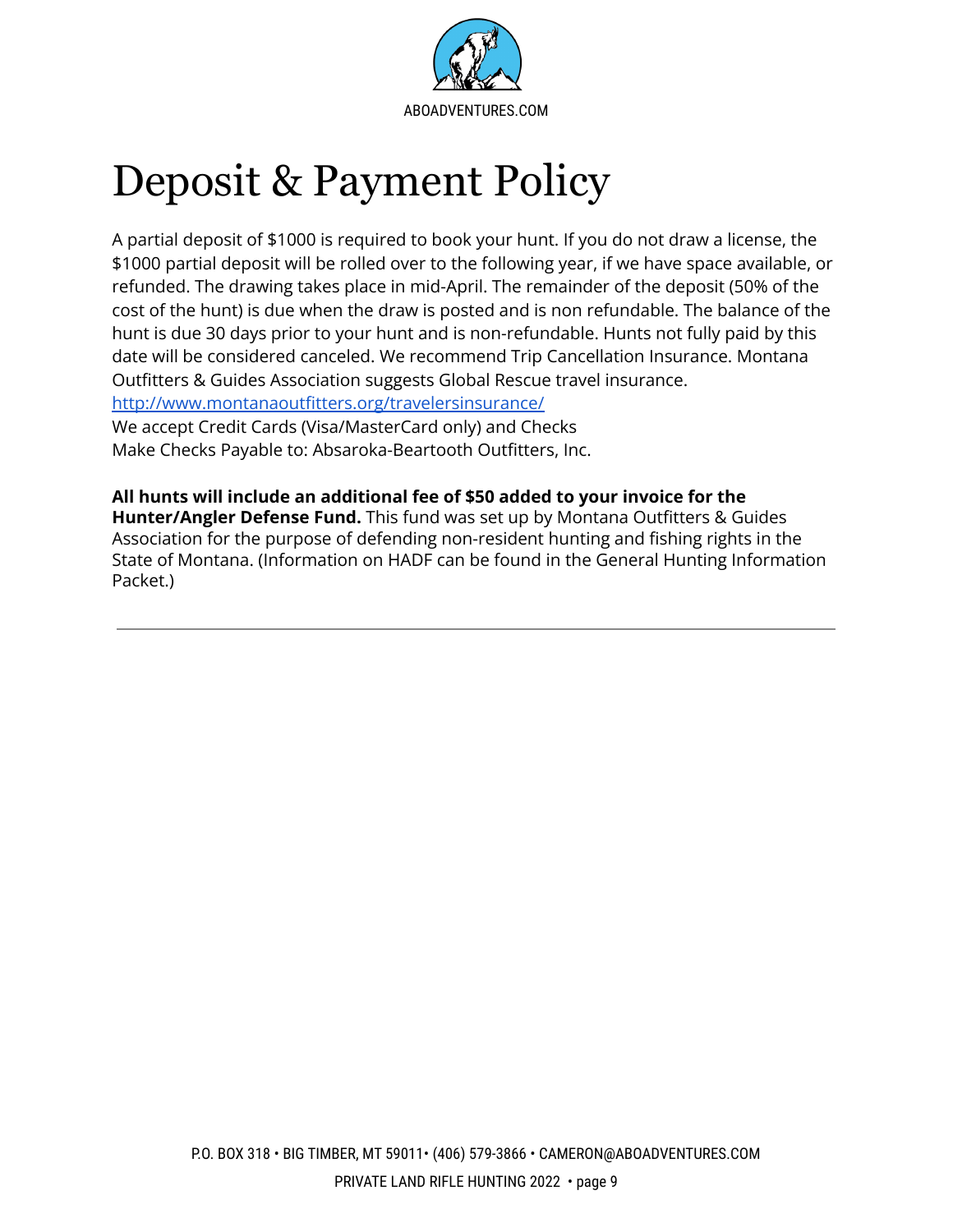

# <span id="page-11-0"></span>Travel Arrangements|Big Timber Ranches & Divide Ranch

Plan to arrive in Big Timber the afternoon before your hunt begins and plan to depart the morning after your hunt ends. You will be staying in the ABO Lodge at ABO Headquarters. Check in time is 4:00 pm. Check out time is at 10:00 am.

**ABO Headquarters & Lodge** 1263 Hwy 10 [West](https://www.google.com/maps/place/1263+Hwy+10+W,+Big+Timber,+MT+59011/@45.823528,-109.9893487,17z/data=!3m1!4b1!4m5!3m4!1s0x5345f27bbc27b54f:0xe6d25d9c9907cae0!8m2!3d45.823528!4d-109.98716) Big [Timber,](https://www.google.com/maps/place/1263+Hwy+10+W,+Big+Timber,+MT+59011/@45.823528,-109.9893487,17z/data=!3m1!4b1!4m5!3m4!1s0x5345f27bbc27b54f:0xe6d25d9c9907cae0!8m2!3d45.823528!4d-109.98716) MT 59011

## Driving to Big Timber

Big Timber is located off Interstate 90 between Bozeman and Billings. Bozeman to Big Timber is 60 miles, driving time 1 hour. Billings to Big Timber is 90 miles, driving time 1½ hours.

### Flying into Bozeman or Billings

The service is usually very good flying into Bozeman and Billings. However, Bozeman is a college town, home to Montana State University, so make your reservations early. Remember, Montana is on Mountain Time so keep that in mind when making your travel arrangements.

**Bozeman Yellowstone International Airport (BZN)** and **Billings Logan International Airport (BIL)** are the two closest airports to Big Timber.

The following airlines service Bozeman and Billings: Delta 1-800-325-1999 American 1-800-433-7300 United 1-800-864-8331 Alaska 1-800-252-7522

Most major rental car companies are available at either airport. **We recommend you rent a car or use the limo service listed below and that you book your rental car or limo service at the same time you book your flight.** Rental cars can be in short supply in the fall, so plan ahead. This is a very busy time of year and all our "hands" are engaged in preparing a great hunt for you. Classic Limo offers an excellent roundtrip service from Bozeman to Big Timber. Last year it was cheaper than renting a car.

**Classic Limo - 406-585-5466**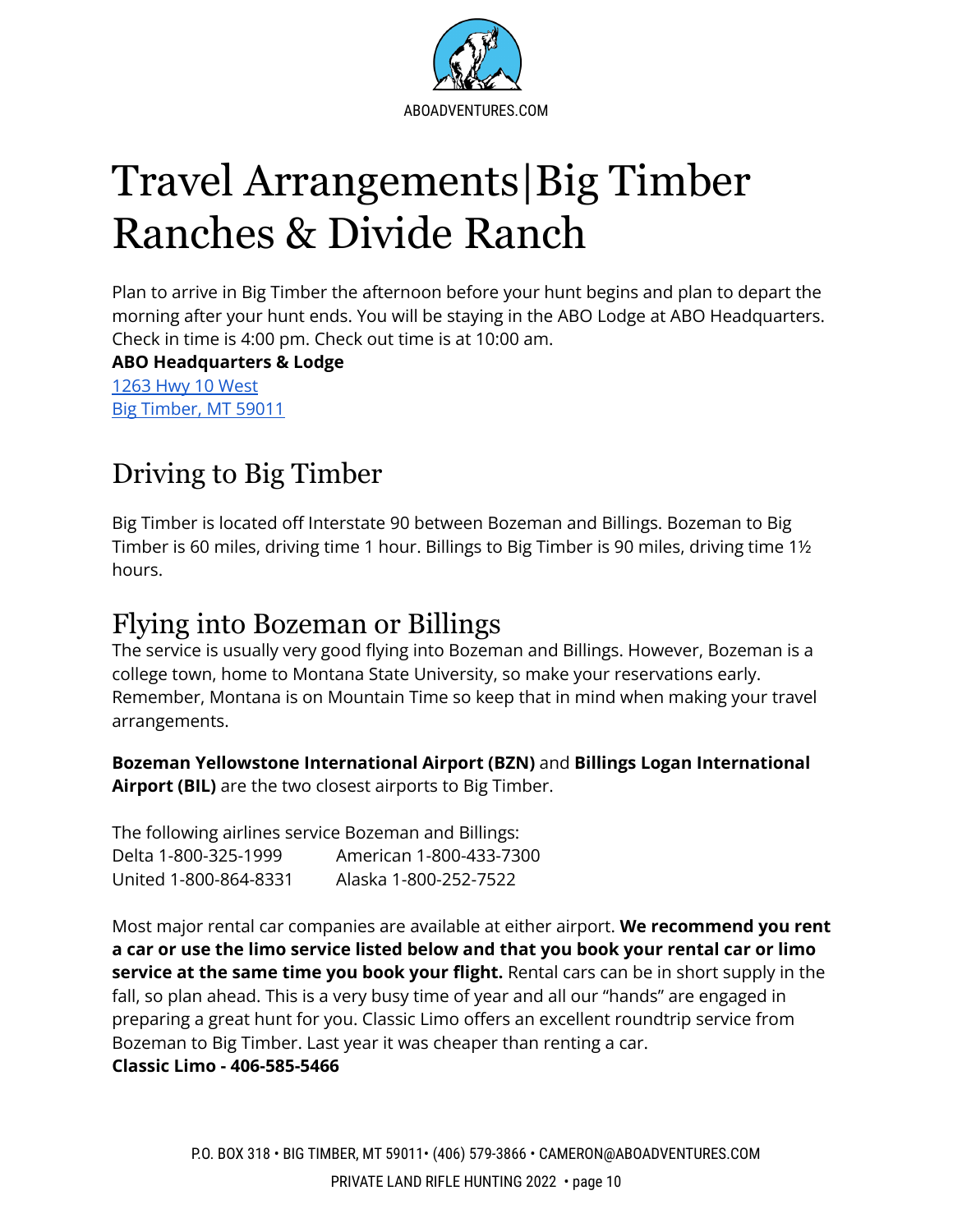

# <span id="page-12-0"></span>Travel Arrangements|Lazy E-L Ranch

### <span id="page-12-1"></span>Driving to Roscoe:

The ranch is located in Roscoe, MT.

| The Lazy E-L Ranch | Grizzly Bar and Grill |
|--------------------|-----------------------|
| Lazy E-L Ranch Rd. | 1 Main Street,        |
| Roscoe, MT 59071   | Roscoe, MT 59071      |

**Directions from Billings:** Go west on Interstate 90 to Columbus; at Columbus go south on 78 to Roscoe. Driving time from Billings to the ranch is approximately 1.5 hours.

**Directions from Bozeman:** go east on Interstate 90 to Columbus; at Columbus go south on 78 to Roscoe. Driving time from Bozeman to the ranch is approximately 3.5 hours.

**Plan to arrive by 3:00 pm the day before your hunt begins.** You will meet your guides at the Grizzly Bar & Grill located just before you get to the ranch. This gives the guides time to get you settled and you time to sight in your rifles or bows before dark.

#### **Please check in with Patrick to confirm your arrival time.**

Patrick O'Shea – cell 406-425-4333

**Cell service is not very good at the ranch so two good emergency numbers are:** (406) 328-6789 (the Grizzly Bar & Grill) or 210-722-3817 (Sarah Mayo)

## <span id="page-12-2"></span>Flying into Billings

The service is usually very good flying into Billings. However, there are limited flights into Montana, so make your reservations early. Remember, Billings is on Mountain Time so keep that in mind when making your travel arrangements.

Plan to fly into the **Billings Logan International Airport (BIL).**

The following airlines service Billings: Delta 1-800-325-1999 American 1-800-433-7300 United 1-800-864-8331 Alaska 1-800-252-7522

Most major car rental agencies are available at the Billings airport. **We recommend you rent a car or use a limo service and that you book your rental car or limo service at the same time you book your flight.** Rental cars can be in short supply in the fall, so plan ahead. This is a very busy time of year and all our "hands" are engaged in preparing a great hunt for you.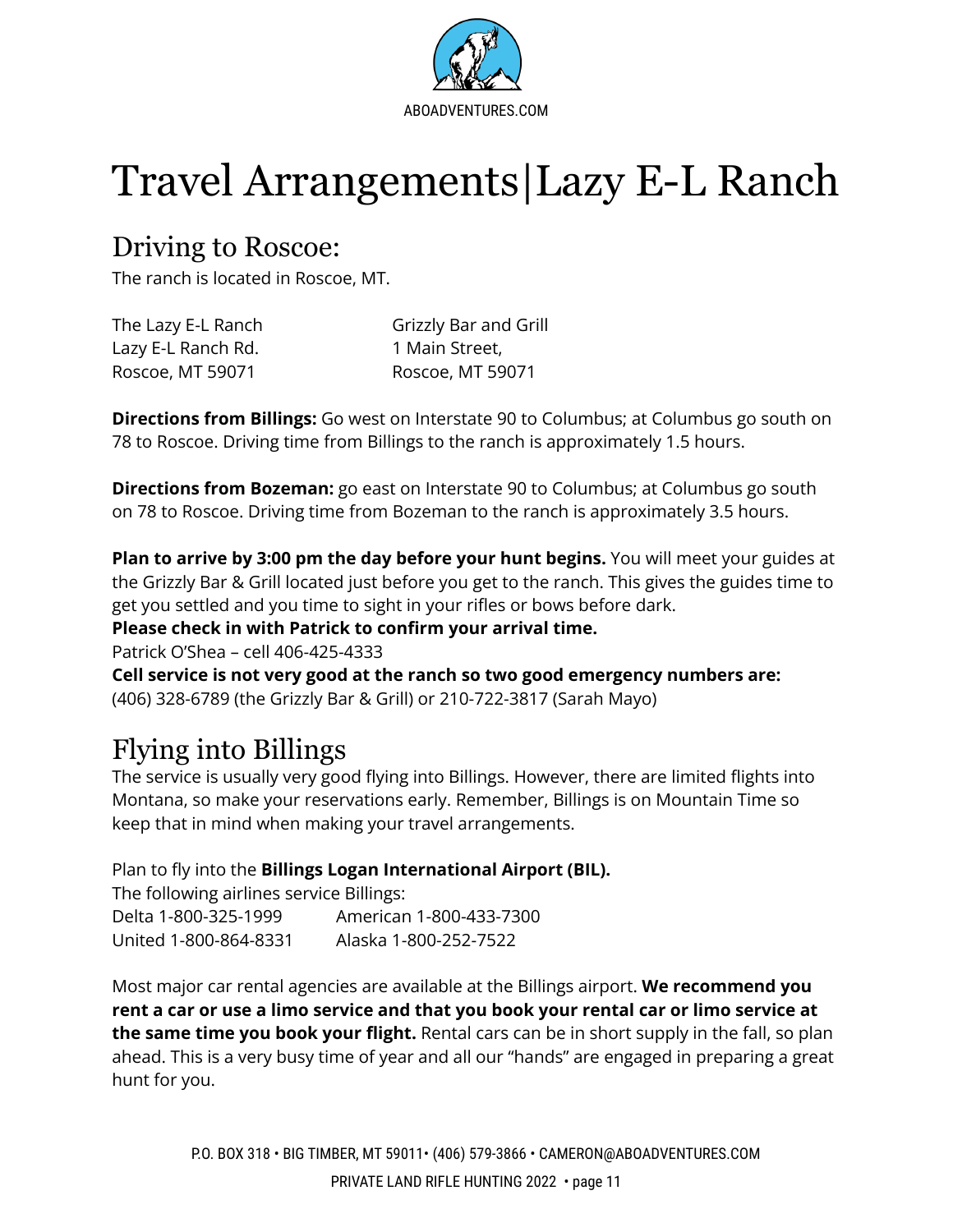

# <span id="page-13-0"></span>Hotels, Food & Local Shops

If you plan to stay in Big Timber, Bozeman or Billings prior to your hunt we recommend the following:

### **BIG TIMBER, MONTANA**

### **Hotels**

**The Grand Hotel** [\(thegrand-hotel.com\)](https://www.thegrand-hotel.com/) (406-932-4459).

**The Grand Hotel Bed and Breakfast** is a charming and beautifully renovated historical hotel in downtown Big Timber. It has recently been purchased and is undergoing another renovation but is still in operation. Each room is unique. A well-stocked vintage bar is popular with the locals and serves lunch and dinner.

**Note: Due to labor shortages, please check the hotels website for updates on hours and food service.**

**The Super 8 Motel** (super8.com) (406-932-8888).

**The Super 8 Motel** has comfortable rooms with small refrigerators and serves a light breakfast. For a heartier breakfast, the Bakery, located on McLeod Street in downtown Big Timber opens at 6:00 AM.

### **Food & Shops**

Stroll along McLeod Street for fun and unique shops with great prices. Don't miss **Gusts Department Store** (it will take you back in time), **Cinnabar Creek** for a great espresso and gifts, and the **Bakery** for breakfast, lunch and yummy treats. Stop for a delicious sandwich and cookie at **EarthWise General Store** and browse their Made in Montana and special health products. Take in the real flavor of Montana at **The Timber Bar** with its delicious "made in house" food and top it all off with a broad assortment of both local and national refreshing craft beers. For pizza and salads, check out **Iron Star Pizza Co.** and don't miss Big Timber's own microbrewery, **Circle T Taproom. Sweet Cast Angler** is a good place to pick up any extra flies or fishing supplies. **The Fort** offers any last-minute needs from sleeping bags, hunting & fishing gear, gifts, food and "spirits'' to name a few.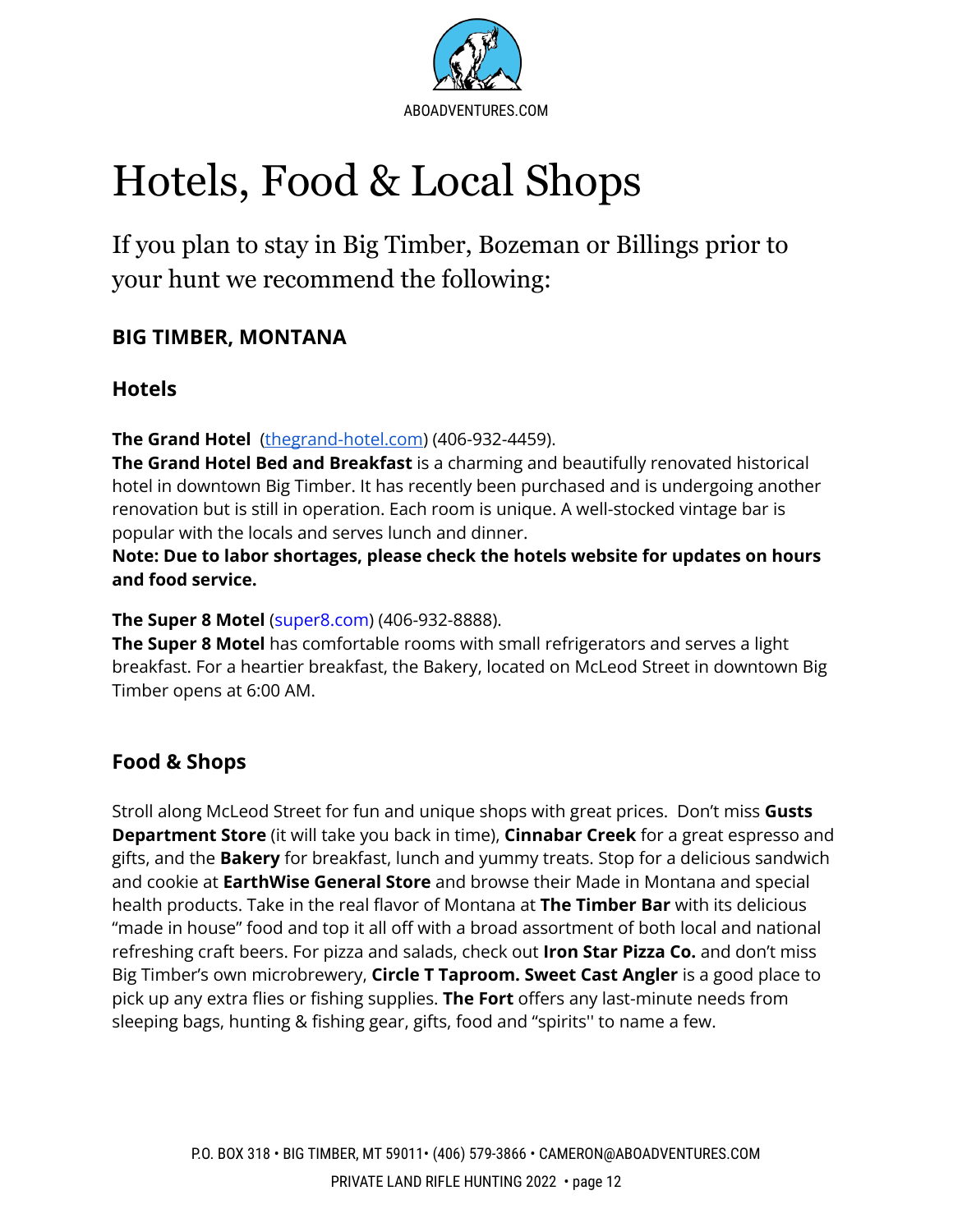

### **BOZEMAN, MONTANA**

#### **The Holiday Inn Express Hotel & Suites Bozeman West** (holidayinnexpress.com)

(406-582-4995). The **Holiday Inn Express** is a small, friendly hotel conveniently located at 2305 Catron Street. The Inn has a breakfast bar that opens at 5:30 each morning, comfortable rooms, pool and exercise facility. They provide shuttle service to the airport. Make your reservations early. The summer is a busy time for tourists while the fall is filled with college related activities.

**The C'mon Inn** (cmoninn.com) (406-587-3555). The **C'mon Inn's** heavy timbered look with Montana's big game animals perched on rocks and above waterfalls has the charm and feel of a mountain lodge. Comfortable rooms, an indoor pool, several hot tubs, a breakfast bar and shuttle service to the airport leave you wanting for little. The Outback Steakhouse is conveniently located next door. The C'mon Inn is located off Interstate 90 at Exit 305 on East Valley Center Road.

Bozeman is a delightful old western town with great restaurants, wonderful art galleries, the Museum of the Rockies and many other fun places to shop and visit. Be sure to check out **HEAD WEST,** [headwestbozeman.com,](http://www.headwestbozeman.com) a western apparel and gift shop on Main Street in downtown Bozeman. If you need libations for your mountain trip, you will not want to miss a visit to **Single Barrel Liquor & Bar**. This unique boutique liquor store with an attached cozy cocktail bar is located on the West side of Bozeman and is a local favorite. **4535 Valley Commons Drive, Suite 101, Bozeman, MT 59718 singlebarrelbozeman.com 406-577-2163**

#### <span id="page-14-0"></span>**BILLINGS, MONTANA**

**Boothill Inn & Suites** [\(boothillin.com\)](http://www.boothillin.com) (406-245-2000) 242 East Airport Road, Billings, MT 59105

**Northern Hotel** [\(northernhotel.com](http://www.northernhotel.com)) (406-867-6767) 19 N Broadway, Billings, MT 59101

There are many good hotels in Billings from which to choose. These are two that have consistently received good reviews.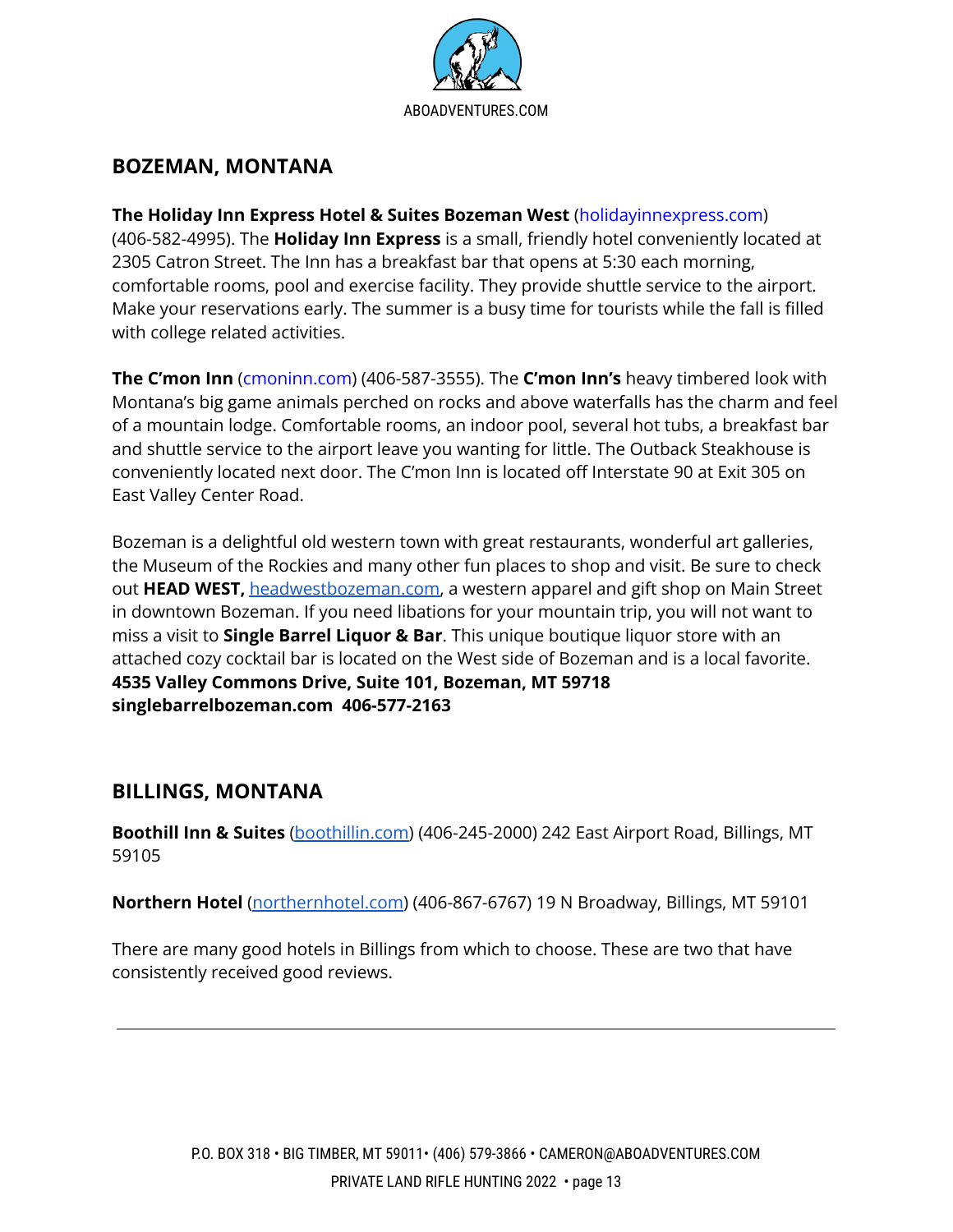

# Hunting Licenses and Permit Information

<span id="page-15-0"></span>For more information on licensing, permit prices and how to apply for the draw refer to the General Hunting Information Packet or go online to Montana Fish Wildlife and Parks, [fwp.mt.gov.](http://www.fwp.mt.gov)

### <span id="page-15-1"></span>**General Non-Resident Elk and Deer Licenses**

**Resident and Non-resident hunters will need general licenses to hunt elk and deer in Montana.** All of the ranches Absaroka Beartooth Outfitters hunt only require a general elk/deer license.

### **Permit Requirement for Antelope Licenses**

**Resident and Non-resident hunters must draw a special permit to hunt antelope in Montana.** The antelope special permit areas for the ranches Absaroka Beartooth Outfitters hunt are listed on page 2 of this information packet.

### <span id="page-15-2"></span>**Hunter Education Requirement**

**Before you go online to apply, be aware of the following:**

**Hunter Education Requirement - If you were born after January 1, 1985,** you are required to show proof of completing a Montana hunter safety and education course or an approved hunter safety course from any other state or province prior to applying for or purchasing a hunting license, whether the hunting license is for the rifle or archery season. **When you apply online for your license, you will need to have your certificate number, the date you received it and the state in which you received it as proof that you have completed a hunter safety course.**

### <span id="page-15-3"></span>**Black Bear Requirement**

**Before you go online to apply, be aware of the following:**

#### **A hunter must take and pass a "Black Bear Identification test" before purchasing a Black Bear hunting license.**

The test is available online at: fwp.mt.gov/hunt/education/bear-identification A free Black Bear Identification Test Certificate is required to obtain a license.

A hunter must present a certificate of completion issued by FWP at the time of purchase. A Black Bear License purchased after April 14 for the spring season or after August 31 for the fall season may not be used until 24 hours after the license is issued.